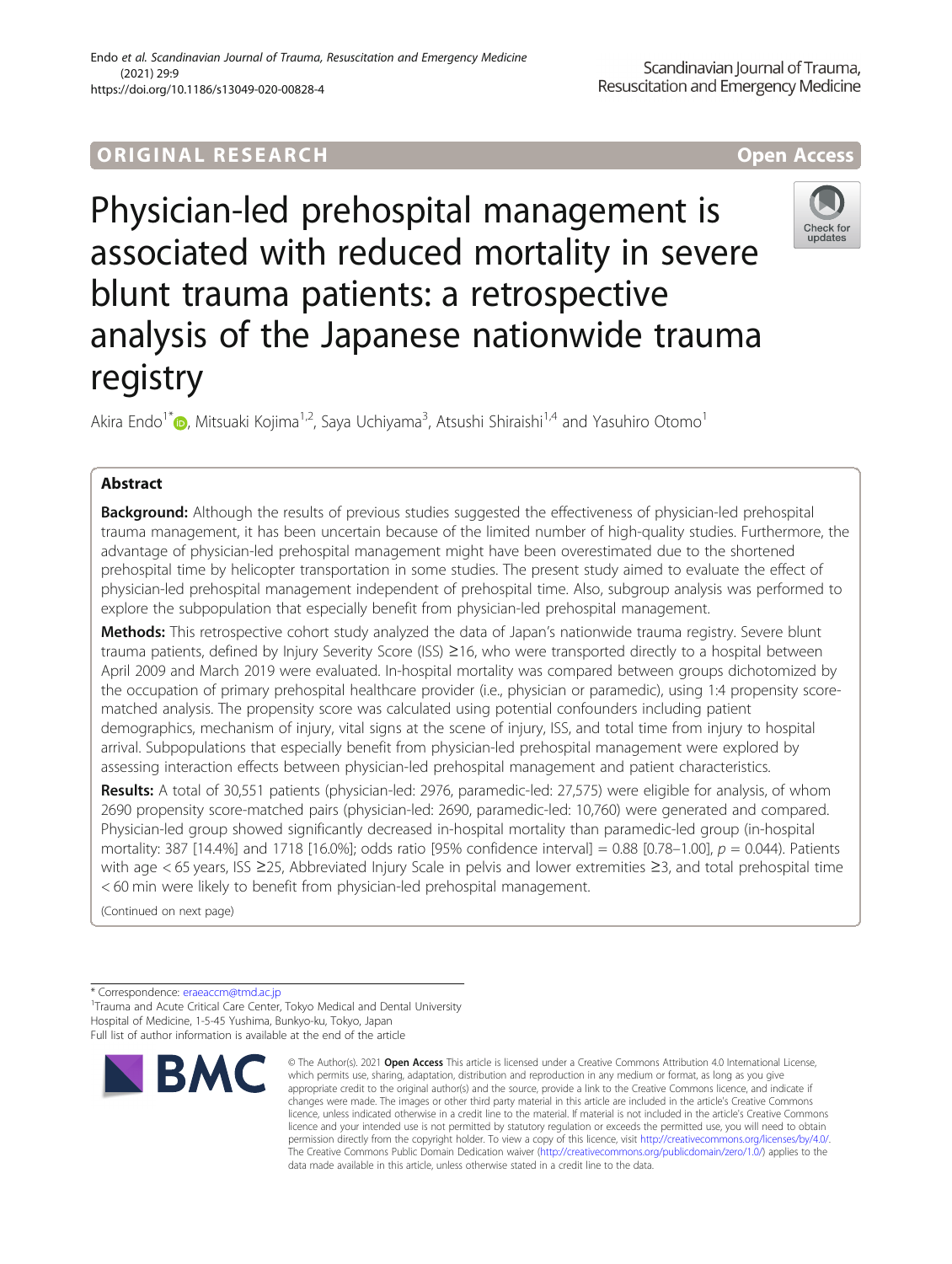# (Continued from previous page)

**Conclusions:** Physician-led prehospital trauma management was significantly associated with reduced in-hospital mortality independent of prehospital time. The findings of exploratory subgroup analysis would be useful for the future research to establish efficient dispatch system of physician team.

Keywords: Wounds and injuries, Emergency medical service, Prehospital care, Prehospital time, Helicopter emergency medical service, Clinical assessment

# Background

Physician-led prehospital management is potentially beneficial in severe trauma patients since physicians are generally allowed to provide broad scope of medical interventions than paramedics. Some previous randomized controlled trials  $[1, 2]$  $[1, 2]$  $[1, 2]$  $[1, 2]$  $[1, 2]$  and cohort studies  $[3-5]$  $[3-5]$  $[3-5]$  $[3-5]$  $[3-5]$  suggested beneficial effects of physician-led prehospital trauma management. However, a recent systematic review concluded that evidence supporting the effectiveness of physician-led prehospital management was insufficient because of the limited number of studies with high methodological quality [[6\]](#page-7-0).

Notably, some studies evaluating this topic included physician-staffed helicopter emergency medical service (HEMS) which had two major potential advantages: prehospital physician-led management itself and the shortened prehospital transport time. In such studies, the effectiveness of physician-led management might have been overestimated by the benefit of shortened prehospital transport time [\[7](#page-7-0)]. Actually, another systematic review [[8\]](#page-7-0) reported that benefit of physician-led prehospital trauma management disappeared after excluding helicopter transport as a confounder. Therefore, it would be important to evaluate the benefit of physician-led trauma management independent of prehospital transport time. However, to the best of our knowledge, studies evaluating the independent effect of physician-led trauma management have not been conducted.

The aim of the present study was to evaluate the effect of physician-led prehospital trauma management on patient mortality independent of prehospital time. In addition, we explored the characteristics of patients who were likely to benefit from physician-led prehospital management itself, which would help establishment of future efficient dispatch system of physician-team.

# Methods

### Study design and setting

We conducted a nationwide registry-based retrospective cohort study, wherein we analyzed data from the Japan Trauma Data Bank (JTDB) between April 2009 and March 2019. The details of all trauma patients who suffered a severe injury at any region of the body, with an abbreviated injury scale (AIS) score of ≥3, were registered in the JTDB. During the study period, the JTDB received records from 280 secondary or tertiary emergency hospitals in the country. The database includes information on injury mechanisms, prehospital times (including the times of paramedic dispatch, physician contact, and hospital arrival), patient baseline characteristics (including vital signs at the scene of injury and upon arriving at an emergency department [ED]), procedures performed, and survival status at hospital discharge.

In Japan, the operation of prehospital physician teams, such as dispatch criteria and operating time), varies according to the medical control area. The coverage area also varies largely depending on whether it is an urban or rural area. The physicians are delivered in a car or a helicopter according to the system of the medical control area. They are not always trauma surgeons but are those usually working at an ED and trained to provide basic prehospital trauma management such as assessment with sonography, tracheal intubation, chest drainage, intraosseous infusion, and temporal hemostatic maneuver using a tourniquet. Regarding fluid resuscitation, prehospital blood transfusion is not common in Japan, and only the administration of the crystalloid solution is provided in many cases. In contrast, the medical interventions allowed to Japanese paramedics responding to trauma patients without cardiac arrest are limited to performing spinal motion restriction, external fixation of bone fractures, oxygen administration using a mask, and administration of Ringer's solution (only to patients with shock).

This study complied with the principles of the 1964 Helsinki Declaration and its later amendments. The Ethics Committee of Tokyo Medical and Dental University approved this study (#2192). The requirement for informed consent from each patient was waived because of the study's retrospective design and the use of anonymized patient data.

## Study population

Patients who met all of the following criteria were included: (1) patients who aged more than 15 years and suffered blunt injuries of Injury Severity Score (ISS) ≥16, (2) patients who were transferred directly from the scene of injury, and (3) patients whose specific information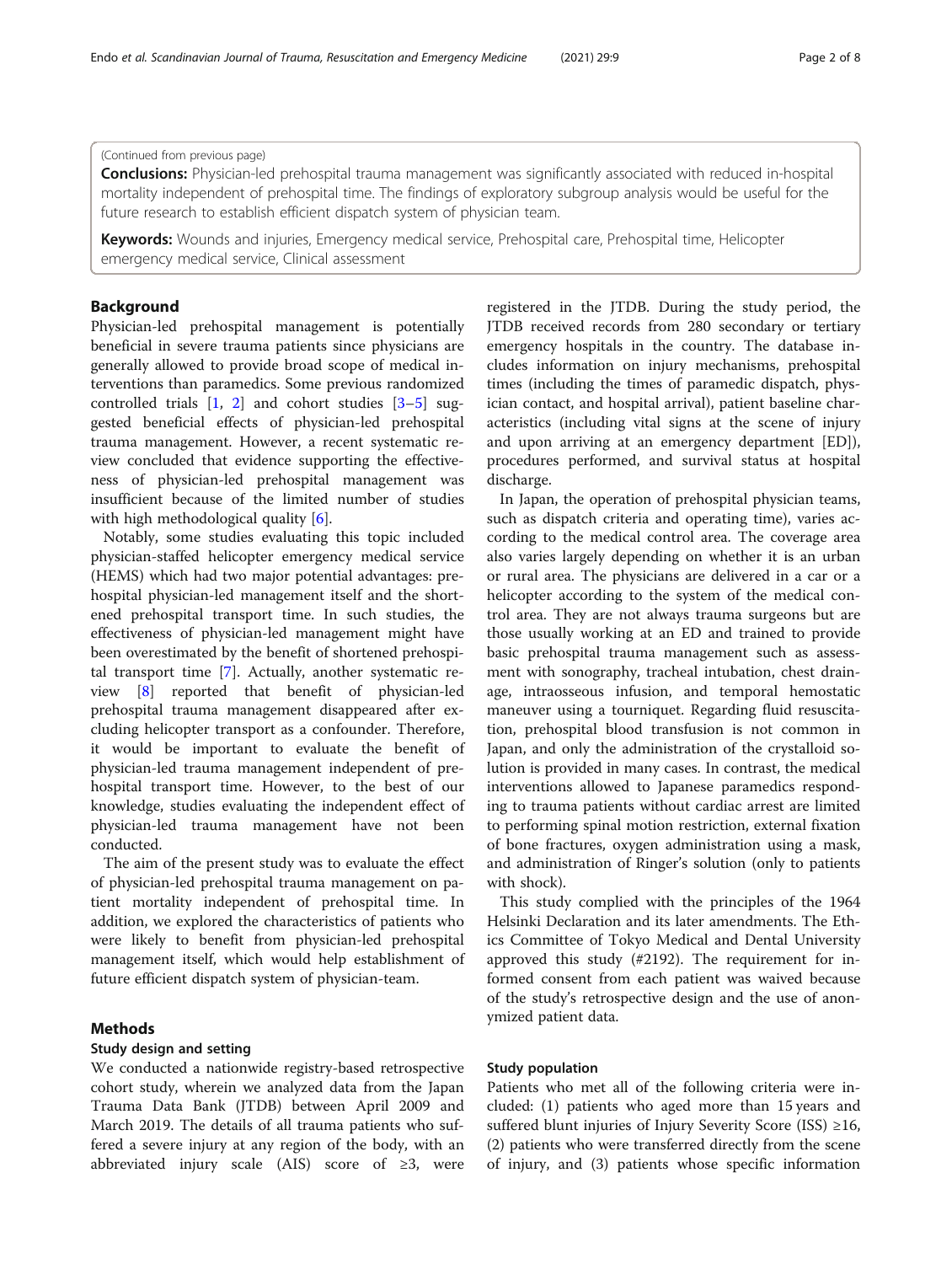regarding times of injury, physician contact, and hospital arrival were available. We excluded patients from the analysis if they met at least one of the following criteria: (1) cardiac arrest at the scene of injury, (2) unsalvageable injury defined as AIS = 6, (3) missing data required for analyses (i.e., complete case analysis), and (4) unrealistic or outlier values on prehospital time course, such as time from injury to hospital arrival and time from injury to physician contact, in which outlier values were detected statistically using a single-sample robust linear regression analysis with M estimator [\[9](#page-7-0)] and then removed.

# Variables

We collected information on the following items from the JTDB: age, sex, mechanism of injury, year of injury, season of injury, time of injury, time of physician contact, time of hospital arrival, vital signs at the scene of injury (systolic blood pressure, heart rate, and respiratory rate), consciousness level at the scene of injury recorded using the Japan Coma Scale [[10\]](#page-7-0) (Supplementary Table [1](#page-6-0)), vital signs upon hospital arrival (systolic blood pressure, heart rate, and respiratory rate), consciousness level upon hospital arrival recorded using the Glasgow coma scale (GCS), the highest score of AIS values for each region of the body, ISS, and patient survival status at hospital discharge.

Eligible patients were divided into the two groups: patients who received physician-led prehospital management (physician-led group) and the patients who received paramedic-led prehospital management (paramedic-led group). Patients who received physician-led prehospital management were identified by comparing time of physician contact (i.e., the time that the physician started the assessment of the patients) and time of hospital arrival. Season of injury was divided into four categories by quarter, beginning in January. Time of injury was divided into four zones every 6 h, beginning at 0:00. The study outcome was defined by in-hospital mortality.

### Statistical analysis

The present study analyzed non-randomized data in which patient characteristics were not equally distributed between the physician-led and the paramedic-led groups. Considering the unbalanced characteristics between the two groups, we used a propensity score matching analysis  $[11]$  $[11]$  to compare the outcome. In this analysis, a logistic regression model was applied to estimate the propensity score for each patient, predicting physician-led prehospital management based on age, sex, mechanism of injury, year of injury, systolic blood pressure and respiratory rate at the scene of injury, consciousness level at the scene of injury, and ISS, in addition to prehospital transport time (from injury onset to hospital arrival). Both the time and season categories of injury were also incorporated into the model. Since the availability of emergency physician or trauma surgeon varies depends on working hours, and the prehospital transport time varies according to weather or road conditions depends on season, these variables could affect the patient outcome in severe trauma. These variables were chosen based on the clinical perspective and subject matter knowledge. The accuracy of a logistic regression model predicting in-hospital mortality with these variables was assessed using C-statistics. Propensity score matching extracted 1:4 matched pairs from the physician-led and paramedic-led groups; this ratio was determined based on the feasibility of match balance and maximum use of patient data. Match balance between the groups was assessed by the absolute standardized mean difference (ASMD); values < 0.1 were considered acceptable  $[12]$  $[12]$ . The caliper width was set as the standard deviation of the logit-transformed propensity score multiplied by 0.1 to achieve well-matched balance between the two groups. The chi-square test was used for intergroup comparison in the propensity scorematched cohort. As a sensitivity analysis, we also evaluated the effectiveness of physician-led prehospital management using a multivariate logistic regression model in an overall study cohort (i.e., not the propensity scorematched cohort). In this model, the aforementioned variables used in the propensity score calculation were used as the covariates. Multicollinearity was assessed by the variance inflation factor, with the tolerance value set at  $< 2$ .

Subgroup analysis was performed in the propensity score–matched cohort to explore potential patients who were likely to benefit from physician-led prehospital management. We evaluated the  $p$  values for the interaction between physician-led prehospital trauma management and the following dichotomized categories for in-hospital mortality: age ( $< 65$  vs.  $\geq 65$ ), sex (male vs. female), blood pressure at the scene of injury (< 90 mmHg vs. ≥90 mmHg), shock index defined by the heart rate/ systolic blood pressure ratio (< 1 vs.  $\geq$ 1), presence or absence of coma (defined by Japan Coma Scale > 30 at the scene of injury), ISS (< 25 vs.  $\geq$ 25), the highest AIS scores on the head, chest, abdomen, and pelvis and lower extremities (< 3 vs.  $\geq$ 3), and the time lapse between the time of injury and the time of hospital arrival  $(< 60$  min vs.  $\geq 60$  min).

Descriptive statistics were reported as counts and percentages for categorical variables and medians and the 25th–75th percentiles for numeric or ordered variables. Predictive statistics were reported as odds ratios (ORs) and 95% confidence intervals (CIs). The level of significance was defined as two-sided  $p < 0.05$  for all statistical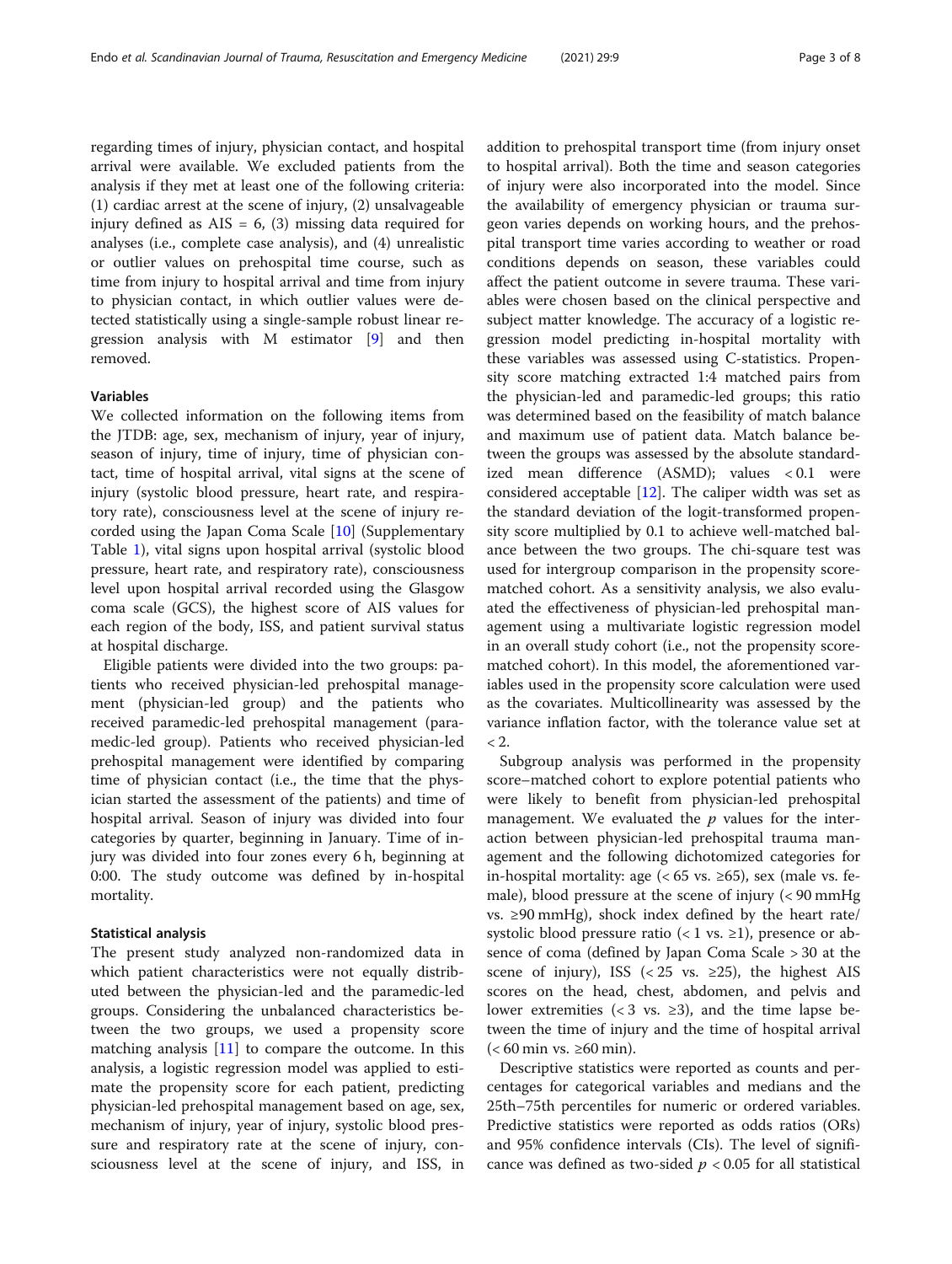analyses. All analyses were performed using R 3.5.3 (R Foundation for Statistical Computing, Vienna, Austria) with add-on packages of "Matching [[13\]](#page-7-0)" for propensity score matching and "robustbase [[14\]](#page-7-0)" for robust regression analysis.

# Results

A flow diagram of the patient selection process is presented in Fig. 1. A total of 30,551 patients were eligible for analysis based on the inclusion and exclusion criteria. Of them, 2976 patients (9.7%) received physician-led prehospital management. The major baseline characteristics of the overall study cohort are summarized on the left part of the Table [1](#page-4-0). All the variables of patient characteristics are summarized on the left part of the Supplementary Table [2](#page-6-0). Physician-led prehospital management was more likely to be provided during daytime (between 6:00 and 17:59) than during nighttime. The difference in the values of ISS between two groups suggested that patients in the physician-led group suffered more severe injuries than those in the paramedic-led group. Inhospital mortality was observed in 453 (15.2%) patients in the physician-led group and in 3385 (12.3%) patients in the paramedic-led group.

The variables used for propensity score estimation had high accuracy for predicting in-hospital mortality with C-statistics of 0.87. Via the matching process, a total of 2690 propensity score-matched pairs (2690 and 10,760 patients per physician-led group and paramedic-led group, respectively) were generated. All the ASMD values of the adjusted variables for the severity adjustment were < 0.1, indicating a well-matched balance (the right part of the Table [1](#page-4-0) and Supplementary Table [2\)](#page-6-0). Time lapse from the time of injury to physician contact was shorter in the physician-led group than in the paramedic-led group. In-hospital mortality was observed in 387 (14.4%) patients in the physician-led group and in 1718 (16.0%) patients in the paramedic-led group. A significantly reduced in-hospital mortality rate was observed in the physician-led group in the propensity score-matched population (OR = 0.88, 95% CI, 0.78– 1.00;  $p = 0.044$ ). In the sensitivity analysis conducted with the overall study population using logistic regression analysis, the variance inflation factors for all the variables were less than 2, which eliminated the issue of multicollinearity in the model. The result also showed the significant association between physician-led prehospital treatment and reduced in-hospital mortality (adjusted OR = 0.85, 95% CI, 0.74 – 0.97;  $p = 0.015$ ).

The results of subgroup analysis are summarized in Fig. [2](#page-5-0). The  $p$  values for interaction between physicianled prehospital management and the following dichotomized variables were statistically significant: age (< 65 vs.  $\geq 65$ ), ISS (< 25 vs.  $\geq 25$ ), AIS scores on pelvis and lower extremities ( $<$  3 vs.  $\geq$ 3), and the total prehospital time  $(< 60$  min vs.  $\geq 60$  min).

# **Discussion**

The present study demonstrated that physician-led prehospital trauma care, compared to paramedic-led trauma care, was significantly associated with reduction in mortality independent of prehospital transport time. Some

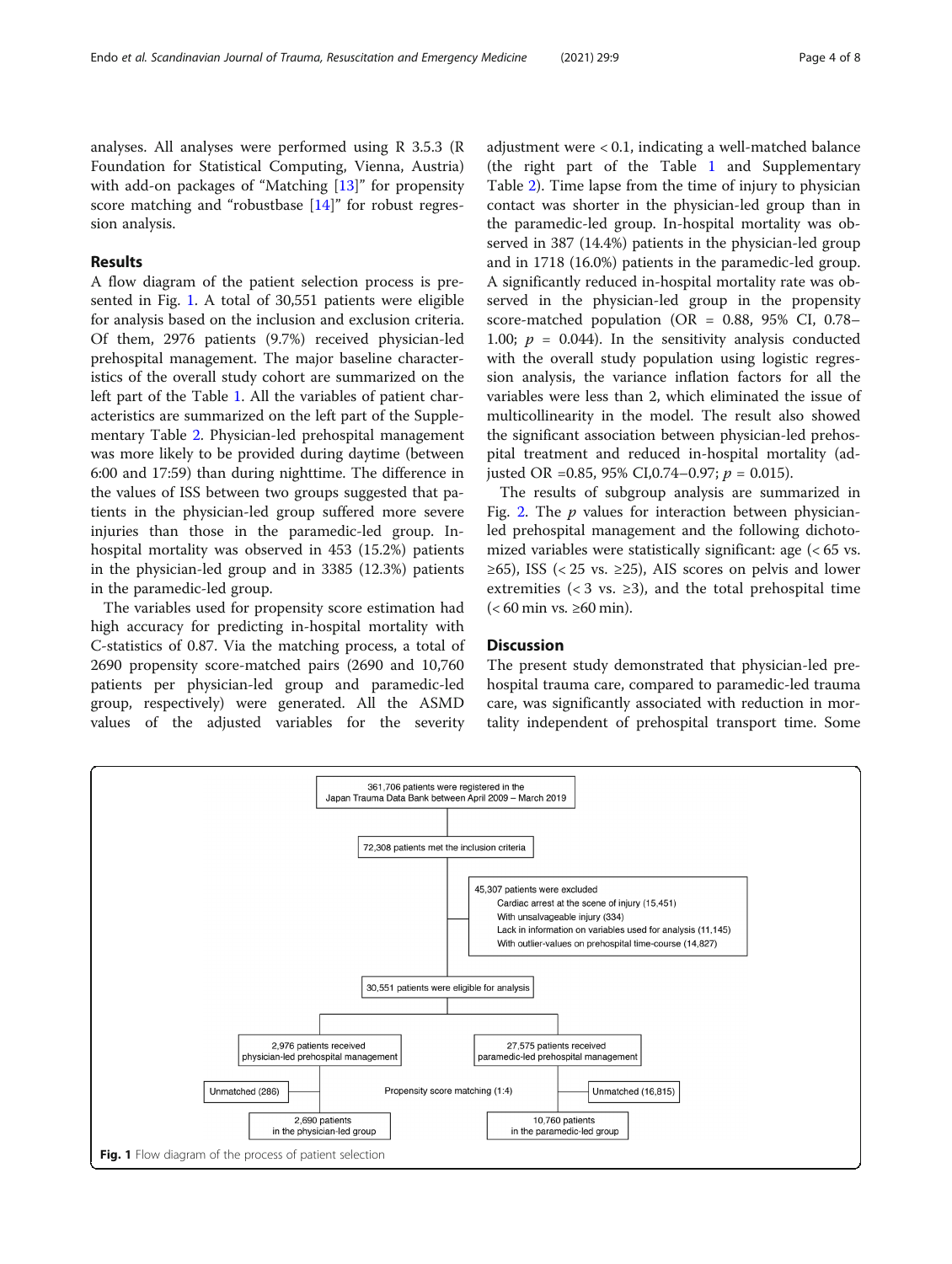| <b>Variables</b>                                            | Overall study cohort                |                                       | Propensity score-matched cohort |                                     |                                       |             |
|-------------------------------------------------------------|-------------------------------------|---------------------------------------|---------------------------------|-------------------------------------|---------------------------------------|-------------|
|                                                             | Physician-led group<br>$(n = 2976)$ | Paramedic-led group<br>$(n = 27,575)$ | <b>ASMD</b>                     | Physician-led group<br>$(n = 2690)$ | Paramedic-led group<br>$(n = 10,760)$ | <b>ASMD</b> |
| Age, years, median (IQR)                                    | 62 (42, 74)                         | 63 (43, 75)                           | 0.011                           | 62 (41, 74)                         | 62 (43, 75)                           | 0.024       |
| Females, n (%)                                              | 855 (28.7)                          | 8091 (29.3)                           | 0.013                           | 760 (28.3)                          | 3167 (29.4)                           | 0.026       |
| Year of injury, n (%)                                       |                                     |                                       | 0.136                           |                                     |                                       | 0.087       |
| 2009-2013                                                   | 1089 (36.6)                         | 10.768 (39.0)                         |                                 | 1086 (40.4)                         | 4081 (37.9)                           |             |
| 2014-2019                                                   | 1887 (63.4)                         | 16,807 (61.0)                         |                                 | 1604 (59.6)                         | 6679 (62.1)                           |             |
| Time of injury, n (%)                                       |                                     |                                       | 0.332                           |                                     |                                       | 0.008       |
| Daytime                                                     | 2285 (76.8)                         | 17,019 (61.7)                         |                                 | 2017 (75.0)                         | 8074 (75.0)                           |             |
| Nighttime                                                   | 691 (23.2)                          | 10,556 (38.3)                         |                                 | 673 (25.0)                          | 2686 (25.0)                           |             |
| Mechanism of injury, n (%)                                  |                                     |                                       | 0.357                           |                                     |                                       | 0.041       |
| Traffic accident                                            | 1662 (55.8)                         | 14,285 (51.8)                         |                                 | 1482 (55.1)                         | 5948 (55.3)                           |             |
| Fall from height                                            | 522 (17.5)                          | 3475 (12.6)                           |                                 | 455 (16.9)                          | 1852 (17.2)                           |             |
| Fall (others)                                               | 552 (18.5)                          | 8344 (30.3)                           |                                 | 541 (20.1)                          | 2180 (20.3)                           |             |
| Others                                                      | 240 (8.1)                           | 1471 (5.3)                            |                                 | 212 (7.9)                           | 780 (7.2)                             |             |
| Vital signs at the scene of injury, median (IQR)            |                                     |                                       |                                 |                                     |                                       |             |
| Systolic blood pressure, mmHg                               | 132 (110, 159)                      | 135 (112, 160)                        | 0.056                           | 134 (113, 156)                      | 134 (112, 158)                        | 0.032       |
| Heart rate <sup>a</sup> , beats/min                         | 84 (72, 100)                        | 84 (72, 98)                           | 0.071                           | 84 (70, 100)                        | 84 (72, 100)                          | 0.012       |
| Respiratory rate, breaths/min                               | 24 (19, 28)                         | 20 (18, 24)                           | 0.167                           | 21 (18, 26)                         | 21 (18, 26)                           | < 0.001     |
| Japan Coma Scale at the scene of injury, n (%)              |                                     |                                       | 0.226                           |                                     |                                       | 0.020       |
| $0$ (alert)                                                 | 774 (26.0)                          | 7855 (28.5)                           |                                 | 721 (26.8)                          | 2898 (26.9)                           |             |
| 300 (deep coma)                                             | 374 (12.6)                          | 2484 (9.0)                            |                                 | 303 (11.3)                          | 1263 (1.7)                            |             |
| The highest score of AIS, median (IQR)                      |                                     |                                       |                                 |                                     |                                       |             |
| Head <sup>a</sup>                                           | 3(0, 4)                             | 3(0, 4)                               | 0.007                           | 3(0, 4)                             | 3(0, 4)                               | 0.017       |
| Face <sup>a</sup>                                           | 0(0, 0)                             | 0(0, 0)                               | 0.044                           | 0(0, 0)                             | 0(0, 0)                               | 0.026       |
| Neck <sup>a</sup>                                           | 0(0, 0)                             | 0(0, 0)                               | 0.014                           | 0(0, 0)                             | 0(0, 0)                               | 0.036       |
| Chest <sup>a</sup>                                          | 3(0, 4)                             | 0(0, 3)                               | 0.251                           | 3(0, 4)                             | 2(0, 4)                               | 0.048       |
| Abdomen <sup>a</sup>                                        | 0(0, 0)                             | 0(0, 0)                               | 0.12                            | 0(0, 0)                             | 0(0, 0)                               | 0.017       |
| Spine <sup>a</sup>                                          | 0(0, 2)                             | 0(0, 2)                               | 0.027                           | 0(0, 2)                             | 0(0, 2)                               | 0.005       |
| Upper extremities <sup>a</sup>                              | 0(0, 2)                             | 0(0, 1)                               | 0.124                           | 0(0, 2)                             | 0(0, 2)                               | 0.036       |
| Pelvis and lower extremities <sup>a</sup>                   | 0(0, 2)                             | 0(0, 2)                               | 0.166                           | 0(0, 2)                             | 0(0, 2)                               | 0.044       |
| Surface <sup>a</sup>                                        | 0(0, 0)                             | 0(0, 0)                               | 0.02                            | 0(0, 0)                             | 0(0, 0)                               | < 0.001     |
| ISS, median (IQR)                                           | 25 (18, 33)                         | 21 (17, 27)                           | 0.279                           | 24 (17, 30)                         | 24 (17, 29)                           | 0.007       |
| Prehospital time-course, min, median (IQR)                  |                                     |                                       |                                 |                                     |                                       |             |
| Injury to physician contact <sup>a</sup>                    | 40 (30, 55)                         | 46 (35, 61)                           | 0.331                           | 39 (29, 53)                         | 53 (39, 72)                           | 0.719       |
| Injury to ED arrival                                        | 56 (42, 73)                         | 44 (34, 58)                           | 0.477                           | 54 (41, 68)                         | 50 (38, 70)                           | 0.006       |
| Transporter, n (%)                                          |                                     |                                       | 1.741                           |                                     |                                       | 1.478       |
| Air ambulance <sup>a</sup>                                  | 971 (32.6)                          | 1430 (5.2)                            |                                 | 829 (30.8)                          | 1078 (10.0)                           |             |
| Ground ambulance <sup>a</sup>                               | 2005 (67.4)                         | 26,113 (94.7)                         |                                 | 1861 (69.2)                         | 9667 (89.8)                           |             |
| Others <sup>a</sup>                                         | 0(0)                                | 32(0.1)                               |                                 | 0(0)                                | 15(0.1)                               |             |
| Intubation in the prehospital settings <sup>a</sup> , n (%) | 248 (8.4)                           | 250 (0.9)                             | 0.361                           | 199 (7.5)                           | 192 (1.8)                             | 0.271       |

# <span id="page-4-0"></span>**Table 1** Characteristics of the patients before and after propensity score matching (All variables)

Abbreviations: ASMD Absolute standardized mean difference, IQR Interquartile range, AIS Abbreviated injury scale, ISS Injury severity score, ED

Emergency department

<sup>a</sup>These variables were not included in the model for propensity score estimation

previous studies showing the superiority of physician-led prehospital trauma management might have been largely benefitted by the shortened prehospital transport time of HEMS [[15,](#page-7-0) [16](#page-7-0)], in addition to the independent effect of physician-led prehospital care. To the best of our

knowledge, this is the first large-scale study to show the effectiveness of physician-led prehospital trauma care itself. Furthermore, exploratory subgroup analysis revealed the specific subpopulations that might be likely to benefit from physician-led prehospital management, which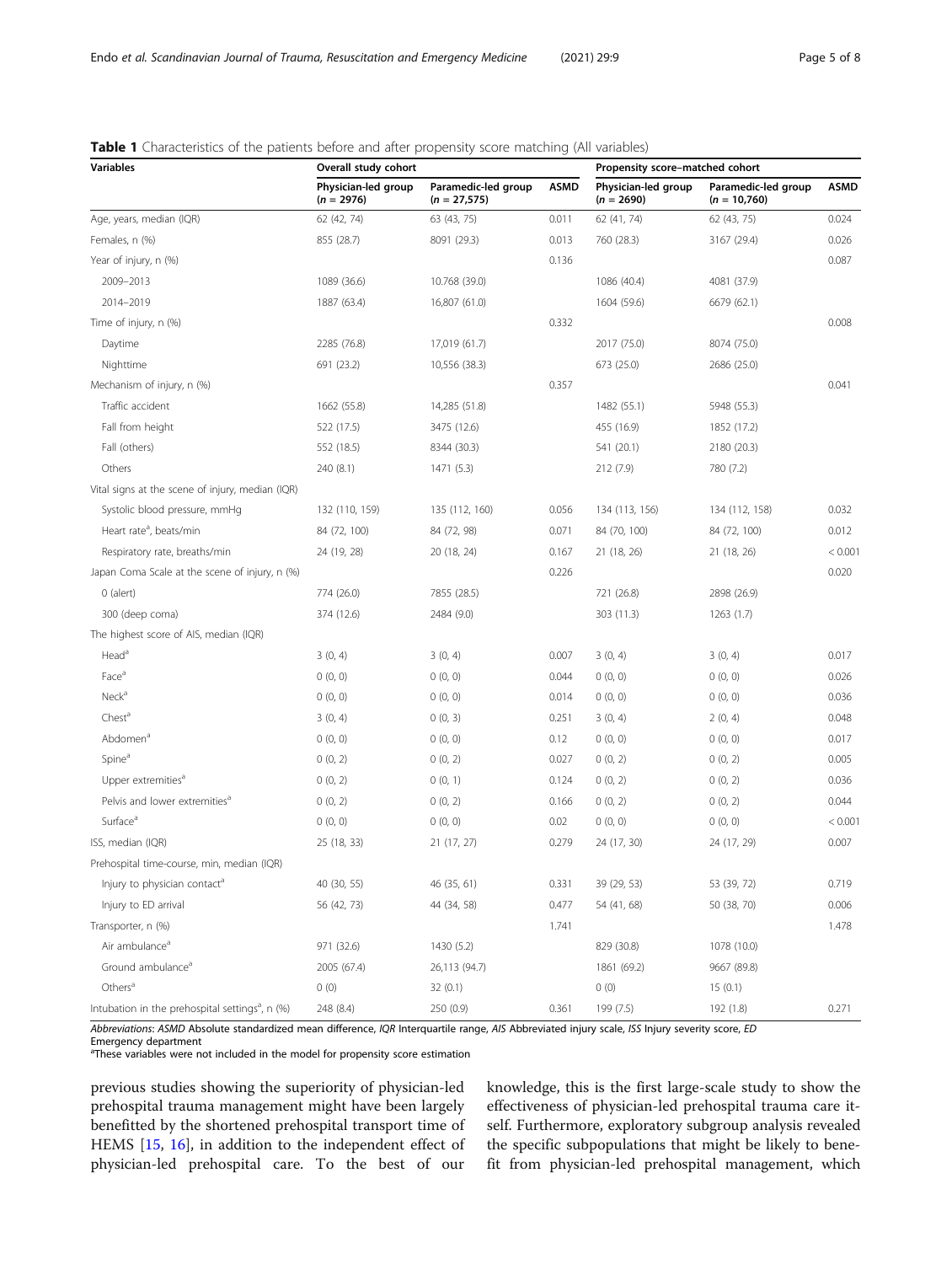<span id="page-5-0"></span>

| <b>Subgroups</b>                                                                                                |                    | <b>Number of patients</b><br>(Physician-led / Paramedic-led) | Odds ratio [95%CI]                       |  | P for interaction |  |  |  |
|-----------------------------------------------------------------------------------------------------------------|--------------------|--------------------------------------------------------------|------------------------------------------|--|-------------------|--|--|--|
| <b>Overall subjects</b>                                                                                         |                    | 2,690 / 10,760                                               | $0.88$ [0.78-1.00]                       |  |                   |  |  |  |
| Age, year old                                                                                                   |                    |                                                              |                                          |  |                   |  |  |  |
|                                                                                                                 | < 65<br>$\geq 65$  | 1,460 / 5,817<br>1,230 / 4,943                               | $0.74$ [0.61-0.92]<br>$0.97$ [0.84-1.13] |  | 0.042             |  |  |  |
| Gender                                                                                                          | Male               | 1,930 / 7,593                                                | $0.88$ [0.77-1.02]                       |  | 0.961             |  |  |  |
| Prehospital SBP, mmHg                                                                                           | Female             | 760 / 3.167                                                  | $0.89$ [0.72-1.10]                       |  |                   |  |  |  |
|                                                                                                                 | $90$               | 219/931                                                      | 0.84 [0.59-1.19]                         |  | 0.729             |  |  |  |
| Shock index                                                                                                     | $\geq 90$          | 2,471 / 9,829                                                | $0.89$ [0.79-1.02]                       |  |                   |  |  |  |
|                                                                                                                 | $<$ 1<br>$\geq 1$  | 2,349 / 9,481<br>341 / 1,279                                 | 0.88 [0.77-1.00]<br>$0.88$ [0.67-1.15]   |  | 0.986             |  |  |  |
| Prehospital conciousness level                                                                                  | without coma       | 2,056 / 8,180                                                | $0.93$ [0.77-1.13]                       |  |                   |  |  |  |
|                                                                                                                 | with coma          | 634 / 2,580                                                  | $0.83$ [0.69-0.99]                       |  | 0.349             |  |  |  |
| Injury severity score                                                                                           | $25$               | 1,346 / 5,391                                                | 1.13 [0.86-1.49]                         |  | 0.045             |  |  |  |
| Abbreviated injury scale (Head)                                                                                 | $\geq 25$          | 1,344 / 5,369                                                | $0.82$ [0.72-0.94]                       |  |                   |  |  |  |
|                                                                                                                 | $0 - 2$<br>$3 - 5$ | 1,182 / 4,596<br>1,508 / 6,164                               | $0.98$ [0.76-1.26]<br>$0.87$ [0.76-1.00] |  | 0.433             |  |  |  |
| Abbreviated Injury Scale (Chest)                                                                                |                    |                                                              | $0.89$ [0.76-1.06]                       |  |                   |  |  |  |
|                                                                                                                 | $0 - 2$<br>$3 - 5$ | 1,337 / 5,659<br>1,353 / 5,101                               | $0.87$ [0.74-1.03]                       |  | 0.832             |  |  |  |
| Abbreviated Injury Scale (Abdomen)                                                                              | $0 - 2$            | 2.418 / 9.647                                                | $0.90$ [0.79-1.02]                       |  | 0.447             |  |  |  |
| Abbreviated Injury Scale (Pelvis & Lower extremities)                                                           | $3 - 5$            | 272/1.113                                                    | $0.78$ [0.56-1.10]                       |  |                   |  |  |  |
|                                                                                                                 | $0 - 2$<br>$3 - 5$ | 2,068 / 8,525<br>622 / 2,235                                 | $0.96$ [0.84-1.10]<br>$0.67$ [0.52-0.86] |  | 0.014             |  |  |  |
| Prehospital time, min                                                                                           |                    |                                                              |                                          |  |                   |  |  |  |
|                                                                                                                 | <60<br>$\geq 60$   | 1,655 / 6,793<br>1,035 / 3,967                               | 0.80 [0.69-0.92]<br>1.12 [0.91-1.37]     |  | 0.009             |  |  |  |
|                                                                                                                 |                    |                                                              | 0.5                                      |  | $1.0$<br>2.0      |  |  |  |
| Physician-led favorable<br>Paramedic-led favorable                                                              |                    |                                                              |                                          |  |                   |  |  |  |
| Fig. 2 Subgroup analysis for the effect of physician-led prehospital trauma management on in-hospital mortality |                    |                                                              |                                          |  |                   |  |  |  |
|                                                                                                                 |                    |                                                              |                                          |  |                   |  |  |  |

would be potentially useful for the establishment of the dispatch criteria in future.

Since the present study was a retrospective study analyzing the existing trauma registry, patient characteristics were not equally distributed between the physician-led and the paramedic-led groups. To control the unbalanced characteristics between two groups, we used a propensity score matching analysis [[11](#page-7-0)] in which patients with similar likelihood for the intervention (i.e., physician-led prehospital management) could be compared considering potential confounders available in the JTDB. As comparing patients with extremely low or high probability for the intervention was not reasonable, inverse probability of treatment weighting method was not used in the primary analysis. The result of sensitivity analysis using logistic regression analysis suggested the robustness of the result of propensity score matching analysis. However, because the JTDB was not a registry specialized for prehospital care, several important information on this topic, such as medical control area, physical assessment results, and delivered treatments, were not available, which could have led to the issue of residual confounding. Effectiveness of physician-led prehospital trauma care would vary according to the location (urban or rural), and the results of the physical assessment by paramedic would be necessary to establish optimal dispatch criteria of physician-team. Further studies taking these variables into account would be required to confirm our result.

Several theoretical advantages of physician-led over paramedic-led prehospital management of severe trauma

cases, in addition to the broader scope of medical interventions, should be considered. Physicians' interventions were reported to have a higher success rate than those performed by paramedics; for example, a previous study showed a correspondingly higher rate of achieving successful advanced airway management  $[17-19]$  $[17-19]$  $[17-19]$  $[17-19]$ , which prevents secondary brain injury [\[20\]](#page-7-0). Moreover, physicians can make precise and flexible clinical decisions following the latest trauma management strategy rather than uniform simplified management, such as introduction of restrictive fluid management based on strategic permissive hypotension [\[21\]](#page-7-0). Regrettably, the JTDB lacks detailed information on the treatments provided by physicians in prehospital settings, which prevented us from specifying the interventions or decision-making processes that contributed to the decreased mortality in the present study.

Meanwhile, the results of the subgroup analysis in the present study suggested the potential subpopulations who were more likely to benefit from physician-led prehospital management: patient who had age < 65 years, severe injuries with ISS ≥25, injury with AIS ≥3 in the pelvis or lower extremities, and total transportation time < 60 min. A previous study assessing the characteristics of geriatric trauma patients reported a positive linear relationship between age and mortality risk [\[22\]](#page-7-0), suggesting that the effects of any treatment provided by a physician in prehospital settings might be smaller in older patients. Regarding the ISS, our result was consistent with previous studies showing the effectiveness of physician-led prehospital management especially in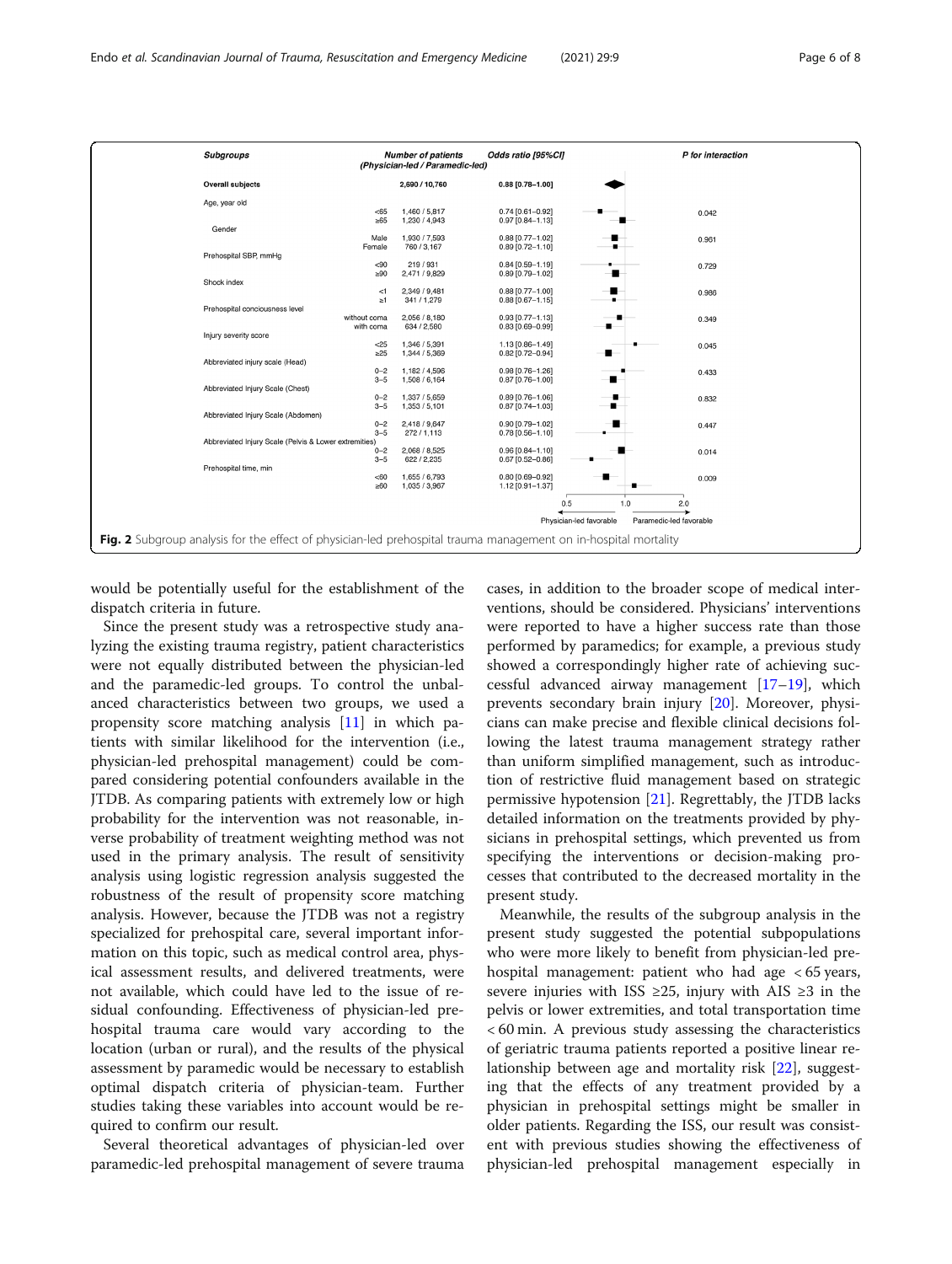<span id="page-6-0"></span>severe trauma patients [[23](#page-7-0), [24](#page-7-0)]. Notably, patients who suffered severe injury in the pelvis or lower extremities were more likely to benefit from physician-led prehospital management. This could be partially explained by the nature of the procedures performed in the prehospital settings. Interventions that can be provided in the prehospital setting are generally limited to simple procedures, including the use of a tourniquet or resuscitative endovascular balloon occlusion of the aorta, while multiple and complicated intra thoracic or abdominal organ injuries cannot be repaired anatomically. Thus, treatments in prehospital settings might have been provided as bridging therapies until definitive care that can be provided after hospital arrival. This hypothesis could also explain the result that total prehospital time was significantly associated with the effectiveness of physician-led prehospital management. Prolonged prehospital transport time might have reduced the effect of physician-led prehospital bridging treatments. Since the matching of patient backgrounds was insufficient in the subgroup analysis, the results should be interpreted as exploratory. However, the findings can serve as a basis for a future study establishing optimal indication for dispatching prehospital physician-teams.

The strength of the present study was that we analyzed a large-scale nationwide trauma registry. Although a previous study [[4](#page-7-0)] showed significant association between physician-led prehospital management and reduction in mortality, the association did not reach significant level in the model that considered prehospital time possibly due to smaller sample size than ours. Clinically relevant potential confounders were taken into account as far as possible. However, there were several limitations to this study that should be acknowledged. The issue of residual confounding was unavoidable due to the retrospective nature of this study. Detailed information on the prehospital settings was not available in the JTDB. These limitations have already been discussed. Physician dispatch criteria did not follow standardized protocols. The consciousness level of a patient at the scene of the injury was recorded using the JCS, not the GCS, which was not in global use. The evaluated population would be older than those in other countries because Japan is the most aged country. Furthermore, medical interventions that paramedics can provide vary across countries. The regional difference in the demographic and medical system limited the generalizability of the results, and the conclusion would not always be applicable in different countries. Despite these limitations, to the best of our knowledge, this was the first largescale retrospective cohort study that showed the independent survival benefit of physician-led prehospital trauma management. Future studies considering detailed information on prehospital settings, such as mechanisms of injury, location, results

of physical assessment by paramedics, and delivered medical interventions, would be needed for establishing optimal dispatch criteria for a prehospital physicianteam.

## **Conclusions**

This large-scale retrospective cohort study showed a significant association between patient survival and physician-led prehospital trauma management independent of prehospital transport time. Patient who had age < 65 years, severe injuries with ISS ≥25, injury with AIS ≥3 in the pelvis or lower extremities, and total transportation time < 60 min might benefit from physician-led prehospital management.

#### Supplementary Information

The online version contains supplementary material available at [https://doi.](https://doi.org/10.1186/s13049-020-00828-4) [org/10.1186/s13049-020-00828-4.](https://doi.org/10.1186/s13049-020-00828-4)

Additional file 1: Table S1. Comparison between Japan Coma Scale and Glasgow Coma Scale.

Additional file 2: Table S2. Characteristics of the patients before and after propensity score matching (All variables).

#### Abbreviations

AIS: Abbreviated injury scale; ASMD: Absolute standardized mean difference; CI: Confidence interval; ED: Emergency department; GCS: Glasgow Coma Scale; HEMS: Helicopter emergency medical service; ISS: Injury severity score; JTDB: Japan Trauma Data Bank; OR: Odds ratio

#### Acknowledgements

The authors thank Editage [\(https://www.editage.jp\)](https://www.editage.jp) for assistance in English language editing.

#### Authors' contributions

AE drafted and revised the manuscript, prepared the study concept and design, and performed statistical analysis and data interpretation as well as accepts responsibility for conduct of research, final approval, and study supervision; MK revised the manuscript, prepared the study concept and design, and performed data interpretation as well as accepts responsibility for conduct of research and final approval; AS performed data acquisition and revised the manuscript as well as accepts responsibility for conduct of research and final approval; YO revised the manuscript and performed data interpretation as well as accepts responsibility for conduct of research and final approval. The author(s) read and approved the final manuscript.

### Funding

Not applicable.

# Availability of data and materials

An overview of the Japan Trauma Data Bank (JTDB) is available at [http://](http://www.jtcr-jatec.org/traumabank/index.htm) [www.jtcr-jatec.org/traumabank/index.htm](http://www.jtcr-jatec.org/traumabank/index.htm). The detailed data in the JTDB that support the findings of this study are available from Japan Trauma Care and Research but restrictions apply to the availability of these data, which were used under license for the current study, and hence are not publicly available.

### Ethics approval and consent to participate

The Ethics Committee of Tokyo Medical and Dental University approved this study (#2192). The requirement for informed consent from each patient was waived because of the study's retrospective design and the use of anonymized patient data.